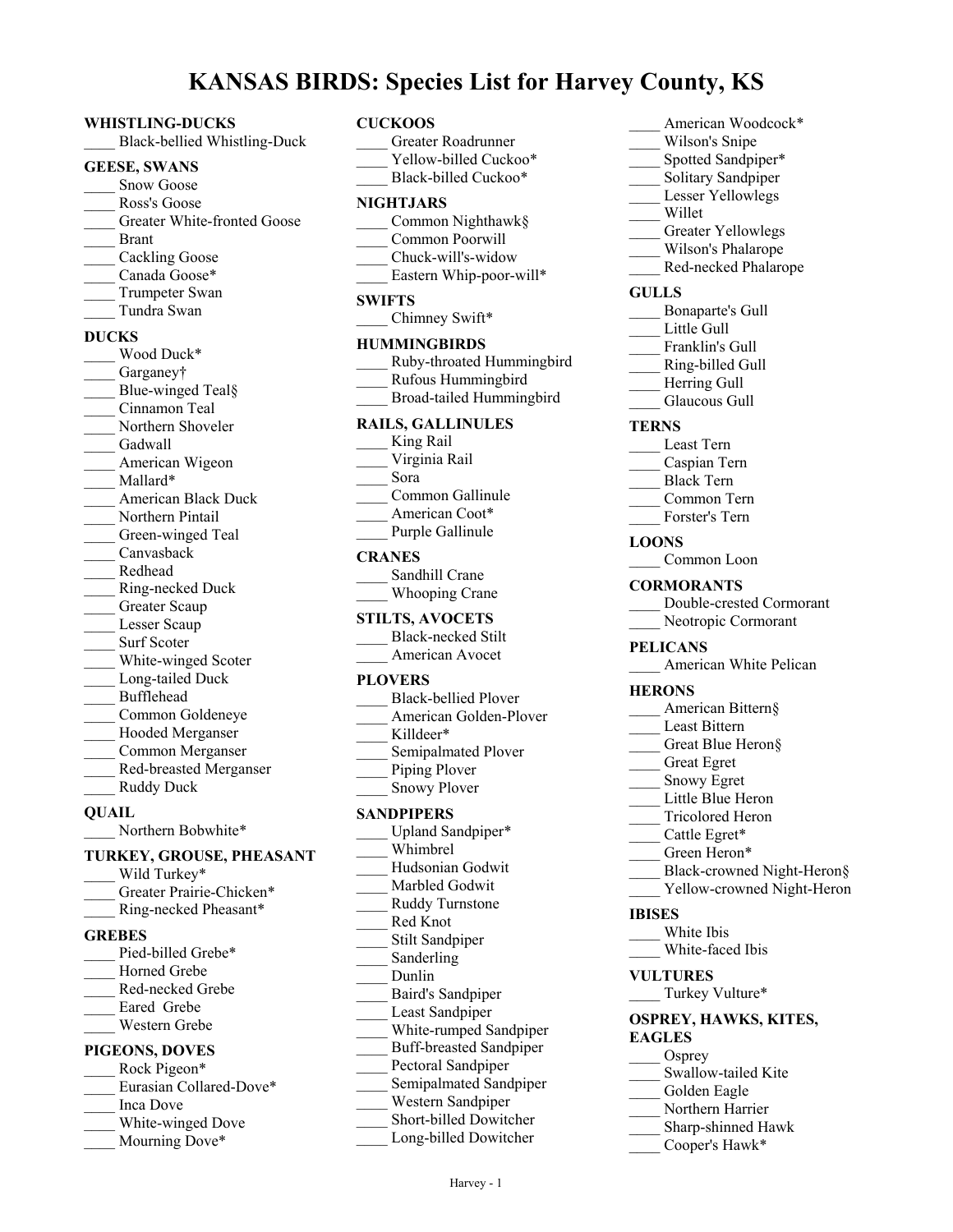- \_\_\_\_ Northern Goshawk Bald Eagle\*
- Mississippi Kite\*
- \_\_\_\_ Red-shouldered Hawk
- \_\_\_\_ Broad-winged Hawk
- \_\_\_\_ Swainson's Hawk
- Red-tailed Hawk\*
- \_\_\_\_ Rough-legged Hawk
- Ferruginous Hawk

# **BARN OWLS**

Barn Owl\*

# **OWLS**

Eastern Screech-Owl\* Great Horned Owl\* \_\_\_\_ Snowy Owl Burrowing Owl\* Barred Owl\* Long-eared Owl§ Short-eared Owl

# **KINGFISHERS**

\_\_\_\_ Belted Kingfisher

# **WOODPECKERS**

Red-headed Woodpecker\* Red-bellied Woodpecker\* Yellow-bellied Sapsucker Downy Woodpecker\* Hairy Woodpecker\* Northern Flicker\* Pileated Woodpecker\*

# **FALCONS**

| American Kestrel* |
|-------------------|
| Merlin            |
| Peregrine Falcon  |
| Prairie Falcon    |

# **FLYCATCHERS**

Great Crested Flycatcher\* Western Kingbird\* Eastern Kingbird\* Scissor-tailed Flycatcher\* \_\_\_\_ Olive-sided Flycatcher Eastern Wood-Pewee§ Yellow-bellied Flycatcher \_\_\_\_ Acadian Flycatcher \_\_\_\_ Alder Flycatcher Willow Flycatcher Least Flycatcher Eastern Phoebe\* Say's Phoebe

# **VIREOS**

White-eyed Vireo Bell's Vireo\* Yellow-throated Vireo \_\_\_\_ Blue-headed Vireo Philadelphia Vireo Warbling Vireo§ \_\_\_\_ Red-eyed Vireo

# **SHRIKES**

Loggerhead Shrike\* Northern Shrike

# **JAYS, MAGPIES, CROWS**

- Blue Jay\*
- Black-billed Magpie\*
- American Crow\*
- Fish Crow

# **CHICKADEES, TITMICE**

\_\_\_\_ Carolina Chickadee Black-capped Chickadee\* \_\_\_\_ Tufted Titmouse\*

# **LARKS**

Horned Lark

# **SWALLOWS**

- Bank Swallow
- Tree Swallow\*
- N. Rough-winged Swallow§
- Purple Martin\*
- Barn Swallow\* \_\_\_\_ Cliff Swallow\*
- **KINGLETS**

|  | Ruby-crowned Kinglet |   |  |
|--|----------------------|---|--|
|  |                      | . |  |

| Golden-crowned Kinglet |  |
|------------------------|--|
|                        |  |

#### **WAXWINGS**

| Bohemian Waxwing |
|------------------|
| Cedar Waxwing*   |

# **NUTHATCHES**

| Red-breasted Nuthatch    |
|--------------------------|
| White-breasted Nuthatch* |

# **CREEPERS**

| <b>Brown Creeper</b> |  |
|----------------------|--|
|----------------------|--|

# **GNATCATCHERS**

Blue-gray Gnatcatcher\*

# **WRENS**

- \_\_\_\_ Rock Wren
- Canyon Wren†
- House Wren\*
- Winter Wren \_\_\_\_ Sedge Wren
- Marsh Wren
- Carolina Wren\*
- Bewick's Wren\*

# **THRASHERS**

- Gray Catbird\*
- Brown Thrasher\*
- Northern Mockingbird\*

# **STARLINGS**

European Starling\*

# **THRUSHES**

- Eastern Bluebird\*
- Western Bluebird†
- \_\_\_\_ Mountain Bluebird
- \_\_\_\_ Townsend's Solitaire

Harvey - 2

\_\_\_\_ Veery

# Gray-cheeked Thrush

- \_\_\_\_ Swainson's Thrush
- \_\_\_\_ Hermit Thrush
- \_\_\_\_ Wood Thrush
- American Robin\*

# **OLD WORLD SPARROWS**

House Sparrow\*

#### **PIPITS**

- American Pipit
- \_\_\_\_ Sprague's Pipit

# **FINCHES**

- \_\_\_\_ Evening Grosbeak
- Pine Grosbeak
- House Finch\*
- Purple Finch
- \_\_\_\_ Common Redpoll
- Red Crossbill
- White-winged Crossbill
- Pine Siskin\*
- American Goldfinch\*

# **LONGSPURS**

- Lapland Longspur
- \_\_\_\_ Chestnut-collared Longspur
- \_\_\_\_ Smith's Longspur

#### **SPARROWS**

- Grasshopper Sparrow\*
- Lark Sparrow\*
- Lark Bunting
- Chipping Sparrow\*
- Clay-colored Sparrow Field Sparrow\*

Fox Sparrow

\_\_\_\_ Harris's Sparrow \_\_\_\_ White-throated Sparrow

Vesper Sparrow LeConte's Sparrow Nelson's Sparrow \_\_\_\_ Baird's Sparrow Henslow's Sparrow\* \_\_\_\_ Savannah Sparrow Song Sparrow Lincoln's Sparrow Swamp Sparrow Spotted Towhee \_\_\_\_ Eastern Towhee

Yellow-breasted Chat **BLACKBIRDS, ORIOLES**

> Eastern Meadowlark\* Western Meadowlark§ Orchard Oriole\*

\_\_\_\_ Bobolink

Yellow-headed Blackbird\*

**CHATS**

American Tree Sparrow Dark-eyed Junco White-crowned Sparrow Golden-crowned Sparrow